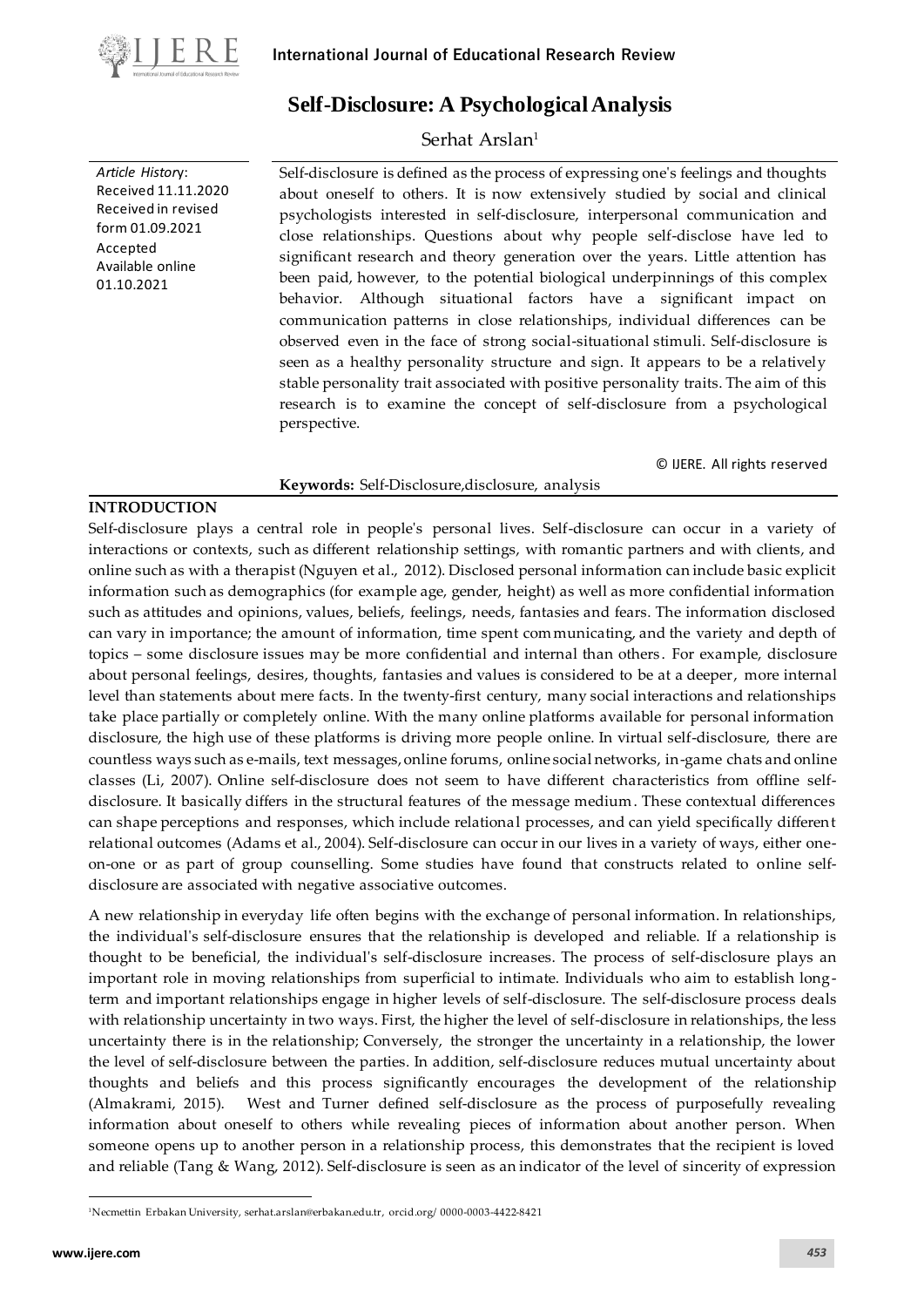and the level of trust and love in bilateral relations. Relationships can also contain a sincere quality of selfdisclosure. The recipient feels socially rewarded and feels love as a result of someone else opening up to them. In addition, in the process of self-disclosure, sincerity is defined as a deep level of communication in which the sender reveals personal information about themselves. Self-disclosure also includes common areas about the number of topics discussed in the relationship process and how much time they spend on these issues. In the process of self-disclosure, depth refers to the degree of sincerity which guides the discussion (West & Turner, 2010).

Adler and Towne (1996) stated that self-disclosure can move from superficial communication to deeper personal information. This process is expressed as stereotypes, facts, opinions and feelings, and clichés which are polite short responses to strangers or new situations. They are also described as a reaction to ritualized social situations. Facts manifest as trust and commitment in the relationship as those who reveal facts that are generally unknown to others. Opinions include how and what a person thinks about a particular topic. Emotions are often expressed as the most obvious example of this. This process goes to the depth of the individual's views on the subject, how they recognize for themselves that the principle or the subject is true. The aim of this research is to examine the concept of self-disclosure from a psychological perspective.

#### **METHOD**

In this study, the document analysis method, which is among the qualitative research methods, was used. Content analyzes of academic studies on the concept of self-disclosure were carried out.

#### **CONCLUSION and DISCUSSION**

Self-disclosure is rewarding and provides significant benefits for individuals, but it also carries risks, especially in social media environments. Today, self-disclosure on social media platforms has become an important part of people's social life. Social media technologies greatly facilitate such sharing of personal information to a large audience through indirect status updates. Self-disclosure in social media creates challenges such as mirroring different content, increased vulnerability and a loss of privacy which limits the benefits which it can bring (Ma et al., 2016).

It has been observed that people with secure attachment are more self-disclosed, both appropriately and to a greater extent, compared with people with insecure attachment worldwide (Collins & Read, 1990). Individuals who are less anxious in their everyday life are less emotionally dependent in their relationships. They also experience fewer ups and downs in a relationship and engage in less inappropriate self-disclosure (Pistole, 1995). The insecurities of individuals with insecure attachment in their relationships keep them away from their partners and thus lead to an unwillingness to reveal themselves or to have their partner reveal themselves. Securely attached people tend to be more self-explanatory because both attributes lead them to view others positively. The fact that the individual feels comfortable enough to reveal themselves enables them to accept that they are different in terms of the scope, expectations and reactions of the subject (Seol, 2016).

In Davis's (2012) study of online self-disclosure among adolescents, nearly half of the participants thought that it is easier to share personal feelings online. They also commented that online explanations are easier due to reduced non-verbal cues and a sense of keeping one's communication in check. Girls are more likely to self-explain online than boys. Adolescents' candid posts and statements online reflect a defining feature of adolescent friendships which play an important role in helping adolescents to give and receive feedback about their identity. Tang and Wang (2012) stated that adolescents engage in self-disclosure behavior in online environments within the scope of attitudes, body, money, work, emotions, personal interests and experiences. They also found that blog research participants were aware of the risks of far-reaching disclosure and were more willing to disclose their interests and experiences than personal and monetary issues. Among the motivations for self-disclosure behavior in adolescents, it has also been determined that users' privacy concerns and trust tendencies are important factors in whether individuals are willing to disclose personal information (Christofides et al., 2011).

There are many negative consequences which self-disclosure online can have; these can range from identity theft to the unintended disclosure of personal information. The first is a risk which is exacerbated by the widespread use of personal questions to identify a person. It has been concluded that adolescents are generally aware of the possible consequences of self-disclosure behaviors, but often do not act (significantly) on this information. It was found that their privacy settings were changed after the event in which their privacy